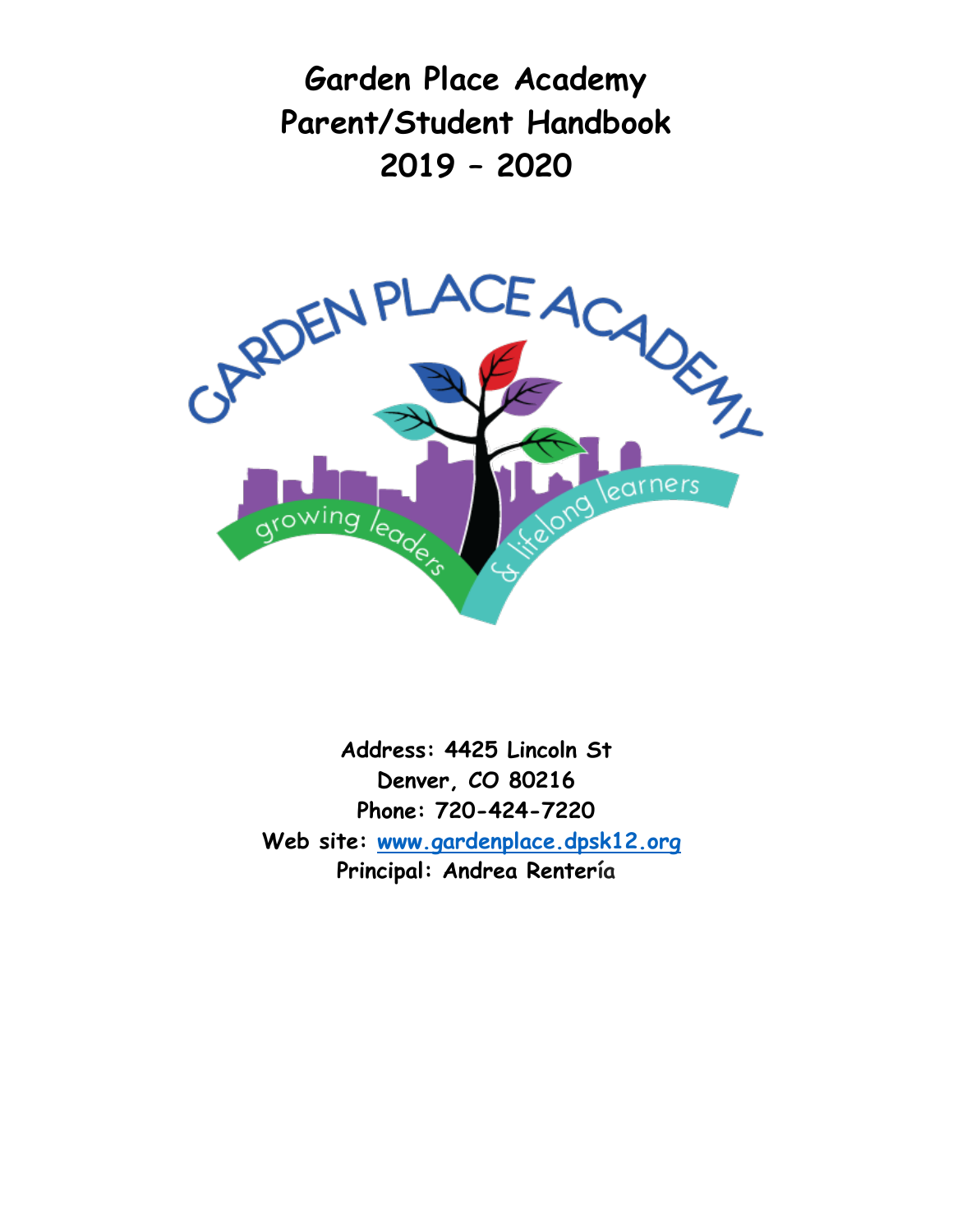# **Garden Place Academy Denver Public Schools A Traditional and Montessori School Parent/Student Handbook 2019-20**

**General Information School Hours: 8:05am-3:30pm Thursdays- 8:05am-1:00pm ECE 3 Full Day Traditional- English/Spanish Instruction 8:05-3:30pm Thursday 1:00 pm dismissal ECE 3 Half Day Traditional- AM English Instruction 8:05am-11:00am Thursday 10:30 am dismissal ECE 3 Half Day Traditional- PM Spanish Instruction 12:30pm-3:30 pm Thursday 10:30 am arrival ECE 3 Half Day Montessori- AM 8:05am-11:00am Office Hours: 8:00am-4:00pm Attendance Line: 720-424-7250**

**Introduction:** Welcome to Garden Place Academy. This handbook will hopefully answer any questions you might have about our school. After you have read it, please let us know if you have additional questions or concerns. The policies and procedures described in this handbook support the vision of our school and are designed to build our TIGER values of Teamwork, Integrity, Grit, Enthusiasm, and Respect among members of our community. We believe these common expectations of conduct, academic responsibility and communication will help us create a healthy academic and social community.

#### **Leadership Team:**

Andrea Renteria, Principal: [andrea\\_renteria@dpsk12.org](mailto:andrea_renteria@dpsk12.org) Matthew Johnson, Assistant Principal: [matthew\\_johnson2@dpsk12.org](mailto:matthew_johnson2@dpsk12.org) Paula Banuelos, Montessori Coordinador: [paula\\_banuelos@dpsk12.org](mailto:paula_banuelos@dpsk12.org)

# **OUR VISION**

**Garden Place Academy grows leaders and lifelong learners.**

#### **OUR CORE VALUES**

**Teamwork:** We work together to reach our goals. We know that when we are united we are strong and can accomplish anything**.**

**Integrity**: We tell the truth, we keep our promises, and we do what's right.

**Grit**: We have the desire to be our best selves. With courage and self-determination we can turn any challenge into an opportunity.

**Enthusiasm**: We celebrate each other's strengths and our differences. With passion, we take joy in our learning and pride in our work.

**Respect**: We treat others the way we want to be treated. We are safe and kind to ourselves, our community and our environment.

#### **OUR MASCOT**

Tiger

# **OUR SCHOOL COLORS**

Turquoise, Blue, Red, Purple, and Green

# **LEGAL DOCUMENTS**

It is important that we have appropriate information to contact all parents in case of an emergency. Please make sure that the information requested on the registration form is kept current. Please make sure that the office has any court documents (Custody, restraining orders, etc.) and current emergency information on file, this is important. If any changes to your address, your phone number, or guardianship occur, at any time of the year,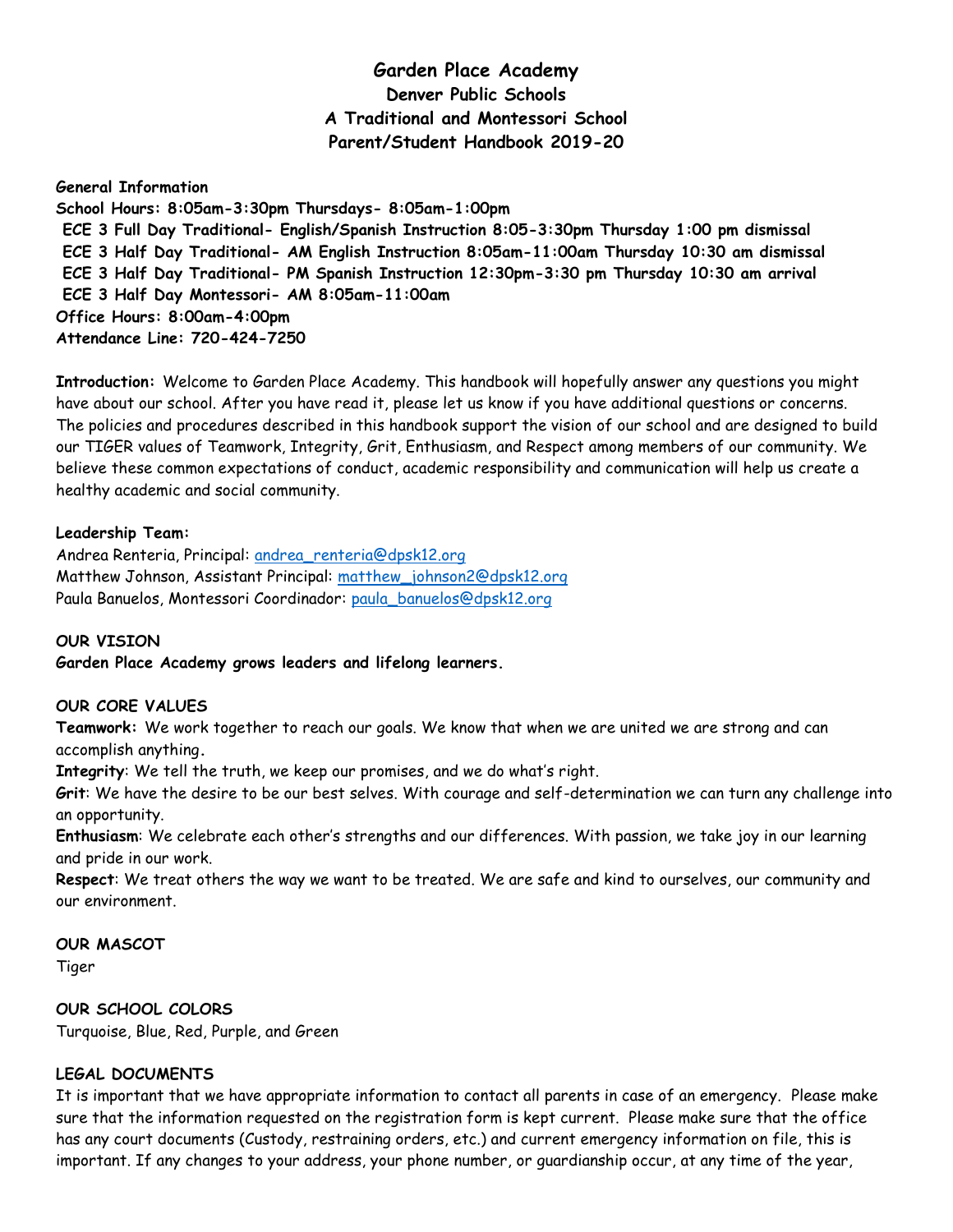please contact the front office with any and all changes. Please make sure to sign up for texts, phone calls, and provide an email address. We also encourage you to sign up for Parent Portal.

### **SCHOOL ATTENDANCE POLICY**

Daily attendance and being punctual are essential to success in school. School starts at 8:05 am. The tardy bell rings at **8:15** a.m. Students will be considered tardy and should report to the office to receive a pass to enter class. To help us protect our children, please call 720-424-7250 to inform us each day a child is absent. After 2 consecutive absences we need medical documentation to excuse any more absences. The automated phone system contacts parents of absent students at 8:50 am if the absence has not been called in earlier. Please try to schedule Doctor/Dental appointments after school or on school vacation days. Students with 3 unexcused absences will receive a call from the teacher. Students with 5 unexcused or questionable absences, tardies and early dismissals will: 1) receive a letter from psychologist/social worker. Students with 7 unexcused absences will receive a letter to meet with the psychologist/social worker to talk about student attendance. After 10 unexcused absences family may be referred to Denver District Juvenile Attendance Court. Please remember that a phone call does not excuse the absence it only gives the reason for absences. Make-up work will be provided upon the request of the student or parent. If you know your child is going to be absent in advance, please inform your child's teacher so that assignments may be given. A VACATION TAKEN DURING THE YEAR WILL BE CONSIDERED UNEXCUSED and a meeting with an administrator will be required for trips over 3 days.

# **EARLY RELEASE DAY— Every Thursday at 1:00pm**

To help provide more accessibility for our parents and students and to help provide more time for teacher planning, collaboration and professional development, we are building in time each week for staff professional learning. **Every Thursday, students will be dismissed from school at 1:00 p.m.**

Transportation will be provided to our bus students at 1:00 pm on Thursdays and our after-school programs will also begin at 1:00pm for those students who are registered for the programs.

Again, please mark your calendars:

# **Every Thursday during the 2019-2020 school year: students will be dismissed at 1:00pm and childcare accommodations must be made.**

# **ARRIVAL /DISMISSAL**

To ensure the safety of our students, please adhere to all parking signs and speed limits. Before and after school are particularly busy times and we ask that everyone drive with extreme caution. **All Success Express Shuttle Buses pick up students on the West side of the playground in 15 minute intervals. ALL cars need to refrain from parking in the bus lanes, so that all children are safe and can arrive home at their scheduled time.**  Students will only be permitted to cross the street in designated crosswalks and we ask that all parents park their cars, pick up your child, then walk back to your parked car. Students will not be permitted to enter cars that are parked in the middle of the street. **The Denver Police as well as DPS Security often patrol the area and may issue a ticket for any illegal action.**

Upon arrival, students should report to the blacktop area on the playground. If weather does not permit outside activity, students will report directly to the auditorium. Students and parents will not be allowed inside the building before school begins. **At the 8:05 bell, all K-5 students will walk quietly and respectfully into the school building and meet their classroom teacher at the classroom door.** Students should arrive at school no earlier than 7:45 am. ADULT SUPERVISION IS NOT PROVIDED before 7:45a.m. or after 3:45. All children are expected to report home immediately after dismissal from school. The office personnel will contact parents by phone if a child is kept more than fifteen minutes after school**.** If a student is not picked up by 4:00 pm and we can't contact parents, the authorities will be notified.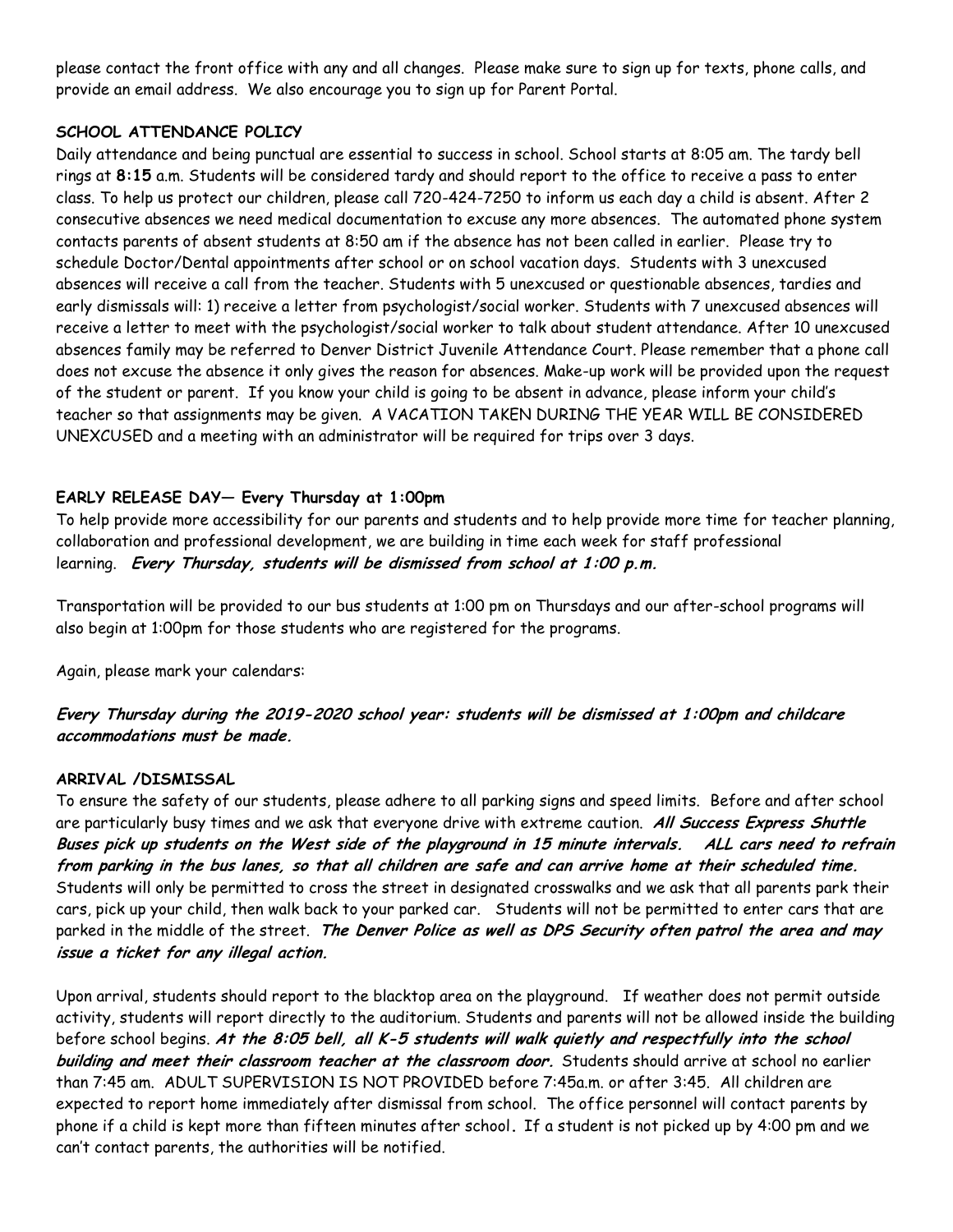**Kindergarten Arrival and Dismissal:** Kindergarten teachers will adhere to the arrival and dismissal procedures of all other grade levels. In the event of a late arrival or an early release, parents are required to bring their child to the front office and/or check out the child for proper release or tardy slips and then access the classrooms from inside of the building. **Please do not use the fire exits or back doors to access the building. Teachers or staff will not be able to open any exterior doors other than the front entrance to the school.**

**ECE Arrival and Dismissal: Parents with children in ECE will need to sign their child in/out of the classroom at the 8:05 bell or at 3:30 dismissal time**

#### **DISMISSAL DURING THE SCHOOL DAY**

When you wish to have your child leave school before the end of the day, all parents/guardians are required to come in person to the office and sign your child out of school. Teachers will not release a pupil without office authorization: a call or a pink slip from the office staff. No child will be sent home unless the contact person listed on the emergency card has come to the office and signed the pupil out. Please keep the emergency card updated by calling the office with changes. **To prevent the loss of important instructional time, we ask that you do not call ahead to have children pulled out of class prior to your arrival. We will call or sign out your child when you arrive.**

#### **PLAYGROUND**

The playground is supervised daily from 7:45 a.m. to 8:05 a.m., during lunch and recess and at dismissal from 3:30- 3:45. Please do not send children to school prior to 7:45am. To provide a safe environment, children should know the areas in which they are to play. We direct children to leave school directly at 3:30 p.m. on every day of the week except for Thursdays when students are released early from school at 1pm. There is no supervision on the playground after 3:45 on Monday, Tuesday, Wednesdays and Fridays and after 1:15 on Thursdays unless your child is enrolled in an after-school program. **If your child is not picked up on the playground by 3:45 or by 1:15 on Thursdays, you will need to walk into the building and sign your child out in the office. Children will not be released to any person other than their legal guardian.** 

#### **BREAKFAST IS SERVED IN THE CLASSROOM:**

Breakfast will be served each morning in the classroom from 8:05 am – 8:25 am. Breakfast will no longer be served in the cafeteria in the mornings.

#### **DISCIPLINE (District and School Policy)**

A school environment that is safe, conducive to the learning process, and free from unnecessary disruption is essential to achieving the district's mission and is the joint responsibility of students, staff, parents, and the community. Denver Public Schools seeks to achieve self-discipline on the part of every student by communicating student conduct rules, teaching and reinforcing appropriate behavior, and holding students accountable for their actions. Prevention is emphasized and problems addressed immediately. A positive school climate is a necessary component of an effective disciplinary program. Students violating any policies, rules, or behavior prohibitions will be subject to appropriate disciplinary action, including suspension and expulsion, as well as referral to the proper law enforcement authority. **Behaviors subject to disciplinary action include those occurring during school or during extracurricular activities; in classrooms; in school buildings; on school grounds; in school vehicles; or in the community when such behavior is detrimental to the school environment, the welfare or safety of other students or school personnel.** Discipline procedures will afford due process, be consistently and equally applied, and help to create an atmosphere conducive to learning in each school and classroom. **Policy JK- Student Discipline**

### **INTERNET AND SOCIAL MEDIA**

The internet is a vital tool for education and DPS Internet access in all schools. Internet use requires students and staff to follow certain rules. For example, Internet access for illegal, obscene or and inappropriate means is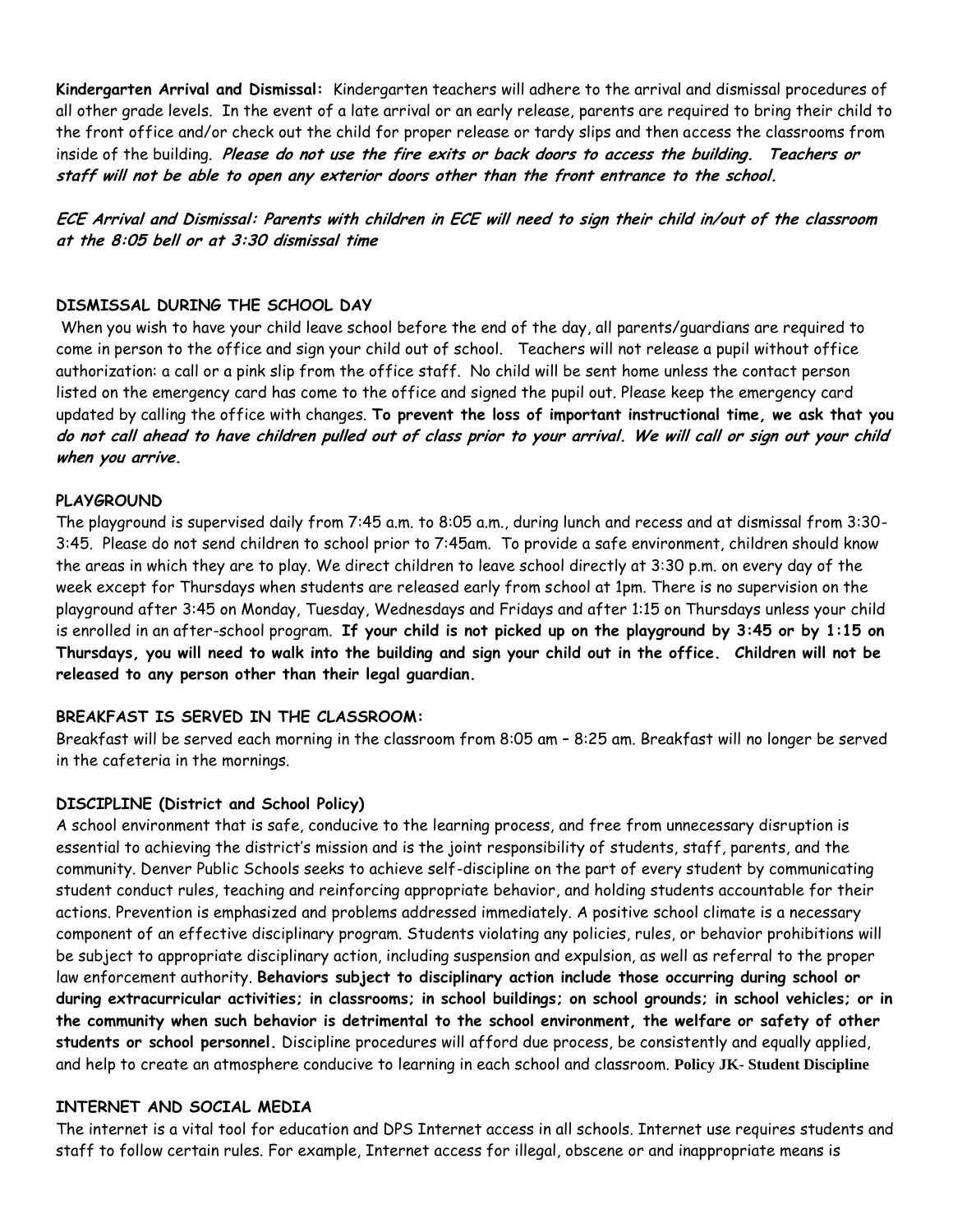prohibited. DPS filters Internet content to avoid illegal, obscene or inappropriate material. All Internet content visited can be investigated by DPS and can't be considered private. Students who violate the Internet use policy can lose their Internet privileges and can face disciplinary action. Social Media, like Facebook, Google+ and Twitter, have important educational uses and can be powerful tools of communication. If students and teachers are aware of these challenges and they act professionally with these tools, these sites can be and should be used in schools. Students who violate this policy can lose their access to social media sites and can face disciplinary action.

### **Shuttle for Success Code of Conduct (Bus Behavior and Expectations)**

All parents who wish to have their son/daughter ride the bus, must fill out an "Intent to Ride" form at registration or in the front office. Students will receive a bus pass that they will be responsible for on a daily basis. Returning bus students will need to use the bus pass that was issued to them last year. Please bring your child to the bus stop ten minutes before the scheduled pick up time for the first few days of school. Students who are signed up to ride the bus are encouraged to take the bus on the first few days of school to establish a routine. Riding the school bus is a privilege and cooperative behavior is expected at all times for the safety of all students. We would appreciate your support in reminding your child that they are to remain seated at all times, keep the aisles clear, avoid shouting and listen to and respect their bus driver and other students. The safety of our children is a top priority and the school and district Code of Conduct applies both in school and on the bus.

#### **HOMEWORK POLICY**

Homework provides an opportunity to develop good study habits; learn to use time wisely; reinforce skills and concepts; develop personal responsibility, and to use community resources. Parents can support their child with their homework by reinforcing the importance of completing assignments as well as providing a quiet, comfortable place to work. **All students will receive homework and will be required to complete homework on a daily basis.** Please contact your child's teacher if you have any questions. **If a student does not complete their homework, they will be required to attend Homework Club during recess the following day.**

#### **FRIDAY FOLDERS**

Every Friday, packets of important school and community information will be posted on our website, here is the direct link <http://gardenplace.dpsk12.org/category/thursday-folders-2019-20/>. Please let the office know if you have any questions.

#### **DRESS CODE: See School Uniform Policy**

Here at Garden Place, as in life, appearance counts and first impressions do matter. Students are reminded that a part of professional training is learning to present oneself well. Please read the detailed uniform policy. **All students will be required to wear the uniform on a daily basis—no exceptions. To instill good organizational skills and work habits, all students will be required to bring a standard-sized backpack, their homework folder, completed homework and wear the proper uniform every day.**

# **UNIFORM POLICY**

Garden Place Academy has a mandatory uniform policy and all students must arrive to school in uniform every day. We ask all parents to please support us on this uniform issue and ensure that your son/daughter/grandchild is appropriately dressed for school. We firmly believe that if our students are smartly dressed for school in a uniform consistent with school policy, they will be prepared for work in the classroom. Please review this policy with your child and then return the signed portion to the front office staff during registration. Thank you for your cooperation.

**Dress Code: OLD MAROON OR GRAY UNIFORMS WILL NO LONGER BE ACCEPTED**

- **Navy Blue, Black, or Khaki slacks or jeans , shorts, skirts, capris, or jumpers**
	- **Shorts and Skirts must be no shorter than 2" above knee**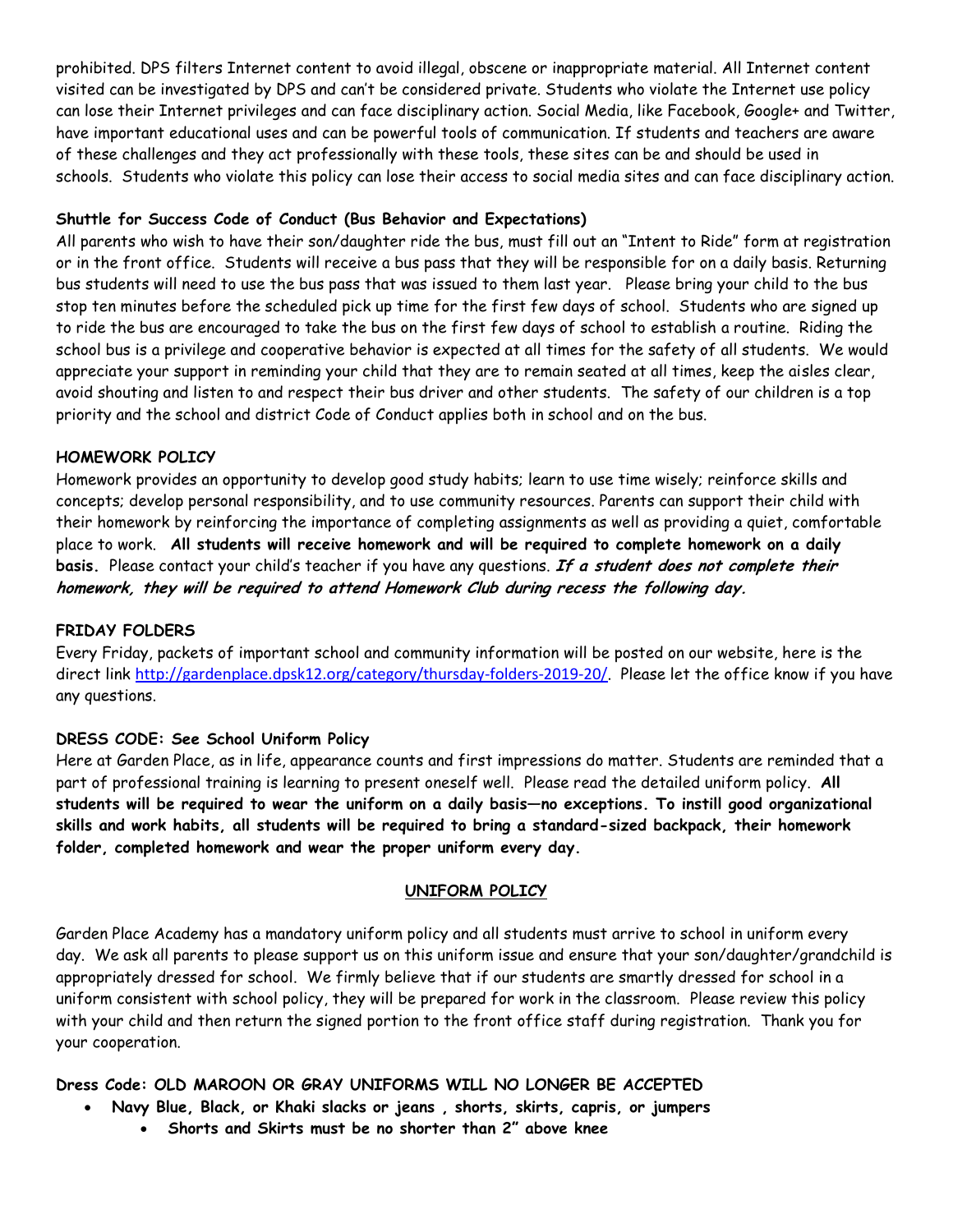- **Polo shirt in designated school colors: red, green, blue, purple, or turquoise (Shirts with school emblem will be sold at school.)**
- **Closed-toed shoes (any color tennis shoes or dress shoes)**
- **Only Garden Place Hoodies can be worn with the school uniform (hoodies: \$20)—**
- **School Spirit Shirts (TIGER t-shirts in new school colors only) can be worn on Fridays with navy blue and khaki bottoms.**
- **No Coats, Jackets, Hooded Sweatshirts (other than Garden Place Hoodies), Caps or Hats are to be worn inside of the school.**
- **Jewelry: No visible nose, lip or eyebrow piercings will be allowed. Also, no large spiked or gauged earring studs allowed.**
- **Only hooded Garden Place sweatshirts allowed inside building. Students will not be able to wear hoods inside.**

### **PARENT VISITS AND PARENT CONFERENCES**

Parents are welcome to visit at any time. Please sign in at the office before visiting classrooms. **Please remember that your child's teacher is not available for questions during this visit and we ask that you not interrupt the teaching and learning process. If you wish to confer with a teacher, a message will be given to the teacher to contact you for a convenient time or the parent/guardian can call or email the teacher to set up a more appropriate time to meet. We want to be able to give you our undivided attention and during the school day our primary focus is the safety and learning of all of our students. Parent conferences will be scheduled during the fall and spring. We always encourage parent volunteers. If you are interested in volunteering in your child's classroom, please schedule available times with the classroom teacher.**

#### **PRESCRIBED MEDICATION ONLY**

If possible, all medication should be given at home. Prescribed medication can be given to a pupil at school only with parent and Doctor Permission. If the child must receive medication during school hours, the following procedure must be followed: a DPS permission form with physician's name, dosage and time to be given must be signed by a parent and by the physician as well. This DPS form can be obtained in the main office. All medicine must be distributed from the health office. No employee of Denver Public School shall prescribe or give an unauthorized medication to a pupil. **It is an approved procedure in the school for an employee to confiscate pills, tablets or a bottle of medicine from a child until circumstances are known. Cough drops, aspirin or ibuprofen are also considered medications. No child is allowed to keep medications on their person, in their backpacks or lockers during the day. All medication is required to be turned into the school nurse and the above requirements need to be followed.** 

#### **Transportation**

Students that are not on the bus transportation list will wait in the office until they are picked up by parents or designated guardians. For safety purposes, parents and guardians must communicate to the front office staff before 3:15 p.m. if students are not taking the bus.

In addition, since supervision will not be available until 7:45 a.m. please ensure that student take a bus route that does not drop them off before 7:45 a.m.

#### **MONEY / VALUABLES/TOYS**

Willfully damaging or destroying school property may be a cause for suspension or possible expulsion. If a student accidentally causes damage, they should immediately report it to their teacher so that it is not misconstrued as vandalism. Children should NOT bring large sums of money or valuable articles to school. Spinners, radios, skateboards, calculators and marbles are a few examples. **Toys of any type will not be allowed at school.** Our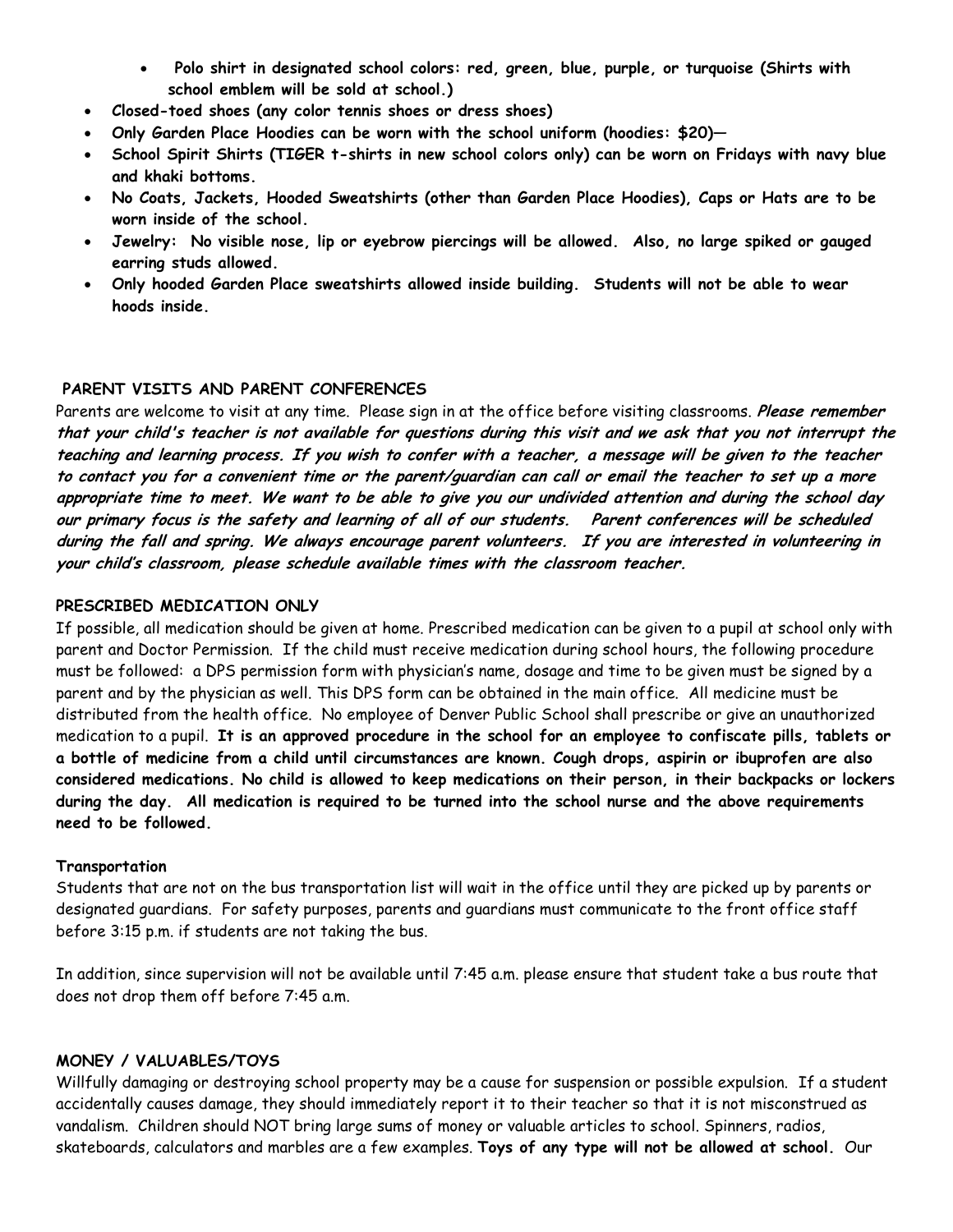primary purpose is to educate each child. Toys detract from learning and will be confiscated until retrieved by the child's parent or guardian at the end of the school year. Cell phones are discouraged, but if necessary, must be turned into the office daily and then picked up after school. **If this process is not followed they will taken away and the parent will need to pick up the phone in the main office.** 

### **LOST AND FOUND**

The area for lost and found items is in the hallway outside the lunchroom. Small items are held inside the office. Children may check the lost and found during the school day on the way to lunch. It is very important and helpful to have all your child's personal items marked with his/her name. Items properly marked facilitate quicker return and assist in validating ownership. Garden Place Academy will not be responsible for any lost items.

### **STORMY DAYS**

When the weather conditions prevent children from being outside, they will be permitted to enter the Auditorium at regular supervision beginning 7:45 a.m. School closings are announced on radio, DPS website (www.dpsk12.org) and TV.

# **PHONE CALLS**

Except in extreme emergencies will messages be taken to teachers, (**daily/weekly calls about transportation changes are not considered emergencies and should be taken care of before school)**. Students will not be called to the phone. Phone calls to the teachers will be put into their voice mail. Phone calls to the classroom disrupt learning. Only before 8:05 a.m. and after 3:30 p.m. the office staff will transfer a call to the classroom.

# **HEALTHY SCHOOL LUNCHES and SNACKS**

Here at Garden Place, we feel that health and nutrition play an important role in a child's well- being and makes a significant impact on his/her ability to do their best thinking and learning. For lunches and snacks, we are asking parents to only send snack-sized bags of chips, pint-sized juices and sodas, and other healthy foods. **Family size bags of candy and chips and cans of soda/pop, will not be allowed at lunchtime and/or on school grounds during school hours.** For classroom celebrations, please consider sending stickers, erasers, or pencils instead of sweets and unhealthy snacks. Thank you!

# **EXCURSIONS**

Students and parents sign a general excursion permission form when they register. This form covers excursions within the metropolitan area that are a part of the school program. A student may be denied permission to attend an excursion if their performance in class is not satisfactory. Teachers will notify parents in advance when an excursion is planned. Students are expected to follow all school rules and regulations while on the excursion. Overnight excursions must be approved by the Principal and the Assistant Principal and will require completed district extended excursion forms including a notarized medical release before a student may participate in trips of this nature.

#### **CSC MEETINGS**

CSC meetings will be held the third Monday of every month at 4:00 pm in the conference room. If you are interested in joining the committee, please let the office know.

#### **CONTACT THE SCHOOL**

If you have any concerns or are in need of clarification or additional information, please call the school office at 720-424-7220. We encourage you to communicate with us regularly.